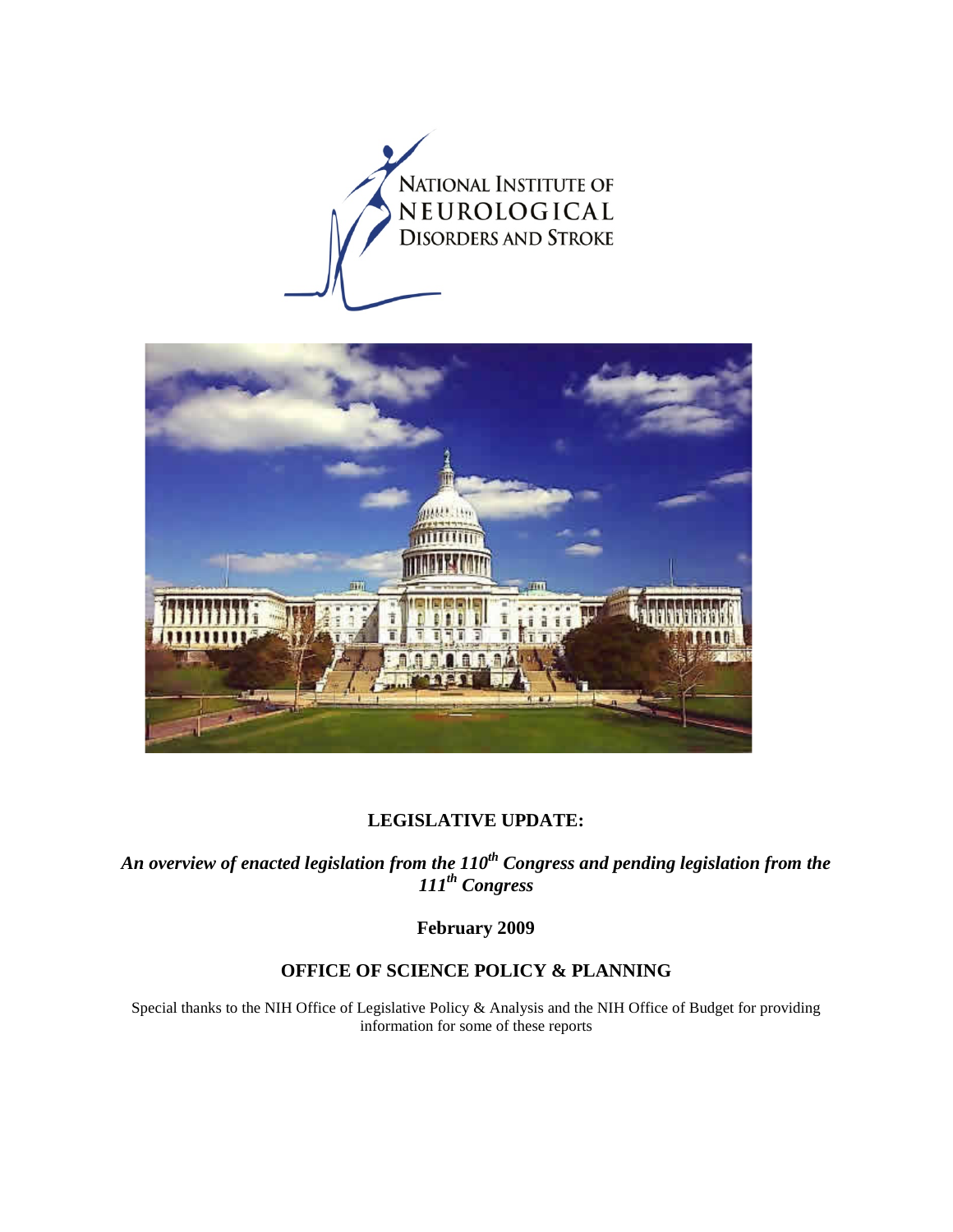# **Table of Contents**

| Public Law 110-85: Food and Drug Administration Amendments Act of 2007  3                                                                            |  |
|------------------------------------------------------------------------------------------------------------------------------------------------------|--|
|                                                                                                                                                      |  |
|                                                                                                                                                      |  |
|                                                                                                                                                      |  |
| Public Law 110-233: The Genetic Information Nondiscrimination Act of 2008  8                                                                         |  |
|                                                                                                                                                      |  |
| <b>Public Law 110-361: The Paul D. Wellstone Muscular Dystrophy Community</b><br>Assistance, Research, and Education (MD-CARE) Amendments of 2008 10 |  |
|                                                                                                                                                      |  |
|                                                                                                                                                      |  |
|                                                                                                                                                      |  |
|                                                                                                                                                      |  |
|                                                                                                                                                      |  |
|                                                                                                                                                      |  |
|                                                                                                                                                      |  |
|                                                                                                                                                      |  |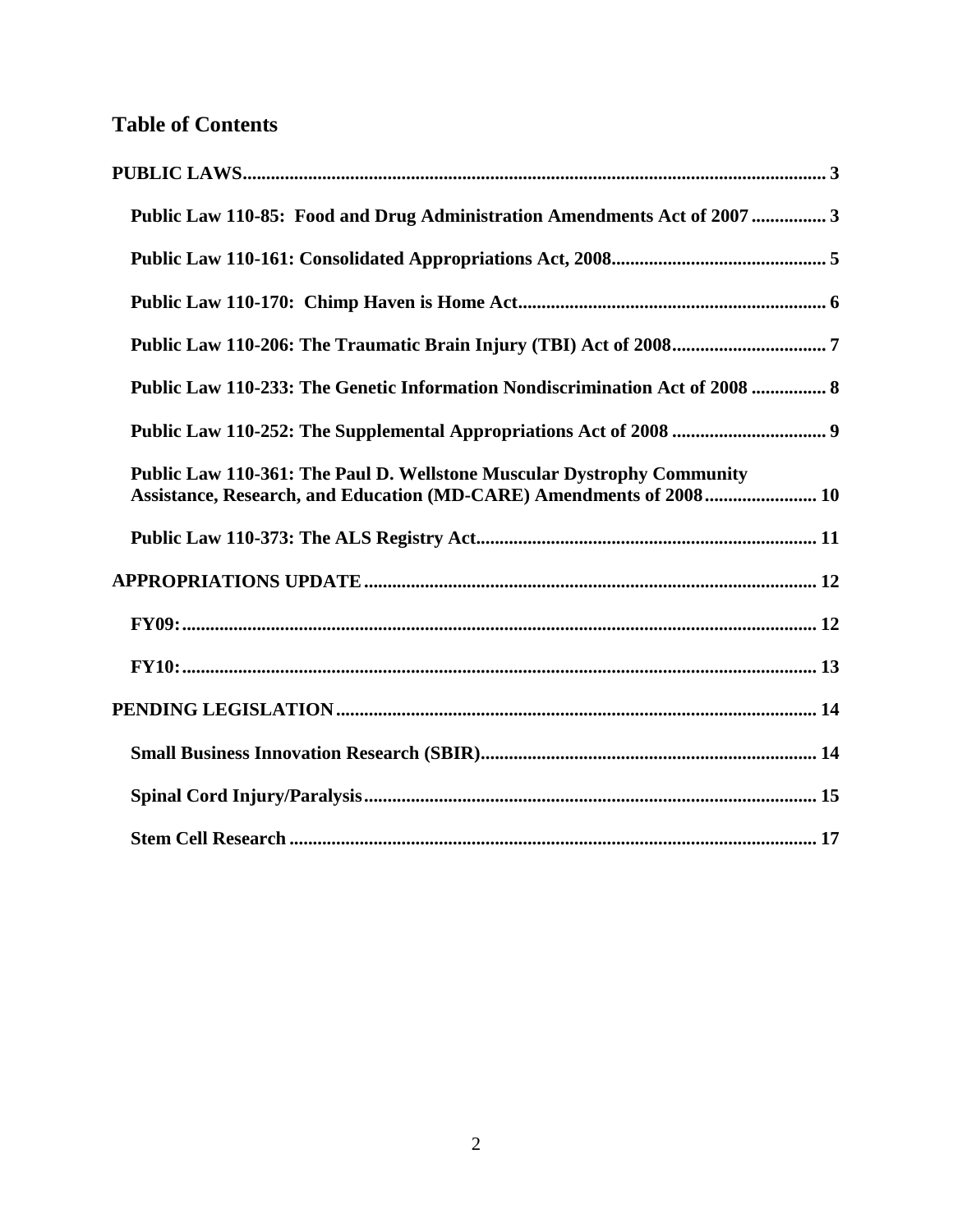# <span id="page-2-0"></span>**PUBLIC LAWS**

## <span id="page-2-1"></span>*Public Law 110-85: Food and Drug Administration Amendments Act of 2007*

**Summary:** This law is focused primarily on the reauthorization of certain FDA authorities, and contains provisions regarding user fees and drug safety monitoring procedures. S. 1082 was initially introduced in the Senate on April 10, 2007, by Senator Edward Kennedy (D-MA) and passed the Senate on May 9, 2007 by a vote of 93-1. H.R. 2900 was introduced in the House on June 28, 2007, by Representative John Dingell (D-MI) and passed the House on July 11, 2007 by a vote of 403-16. On September 19, 2007, Representative John Dingell (D-MI) introduced H.R. 3580, which represented the conference agreement for S. 1082/H.R. 2900. H.R. 3580 was then passed by the House on September 19, 2007, by a vote of 405-7, and by the Senate by unanimous consent on September 20, 2007. The President signed H.R. 3580 into law on September 27, 2007, as Public Law 110-85, the Food and Drug Administration Amendments Act of 2007. Listed are the major provisions that affect NIH included in PL 110-85.

- Title III: Pediatric Medical Devices
	- o Requires that NIH identify a point of contact to help researchers and physicians identify funding sources
	- o The Secretary of the Department of Health and Human Services is required to create a research plan to expand research on pediatric medical devices
- Title IV: Pediatric Research Equity Act
	- o Requires manufacturers seeking new drug approvals or new indications for pediatric use to complete studies in children
- Title V: Best Pharmaceuticals for Children Act
	- o Reauthorizes the original 2002 law
	- o Provides economic incentives for manufacturers to conduct pediatric studies on drugs currently on the market as requested by the FDA
	- o NIH is to identify the areas that require further study, and to conduct pediatric studies in cases where drugs are no longer on patent, or where a manufacturer has declined to conduct a requested study
	- o NIH is required to develop a list of pediatric needs (rather than a list of drugs), allowing NIH to articulate an entire area of medicine that requires further study.
	- o NIH is required to study the feasibility of compiling information on pediatric drug use
- Title VIII: Clinical Trials Databases
	- o Expands the clinicaltrials.gov registry to include all stage II-IV clinical trials, and requires the registration of all applicable ongoing drug and device trials by December 26, 2007 (90 days after enactment)
	- o Expands the registry to include results of clinical trials
		- Within 90 days, NIH is responsible for linking to the FDA information for late Phase II and III trials
		- Within 1 year, the database should include demographic information and primary and secondary outcomes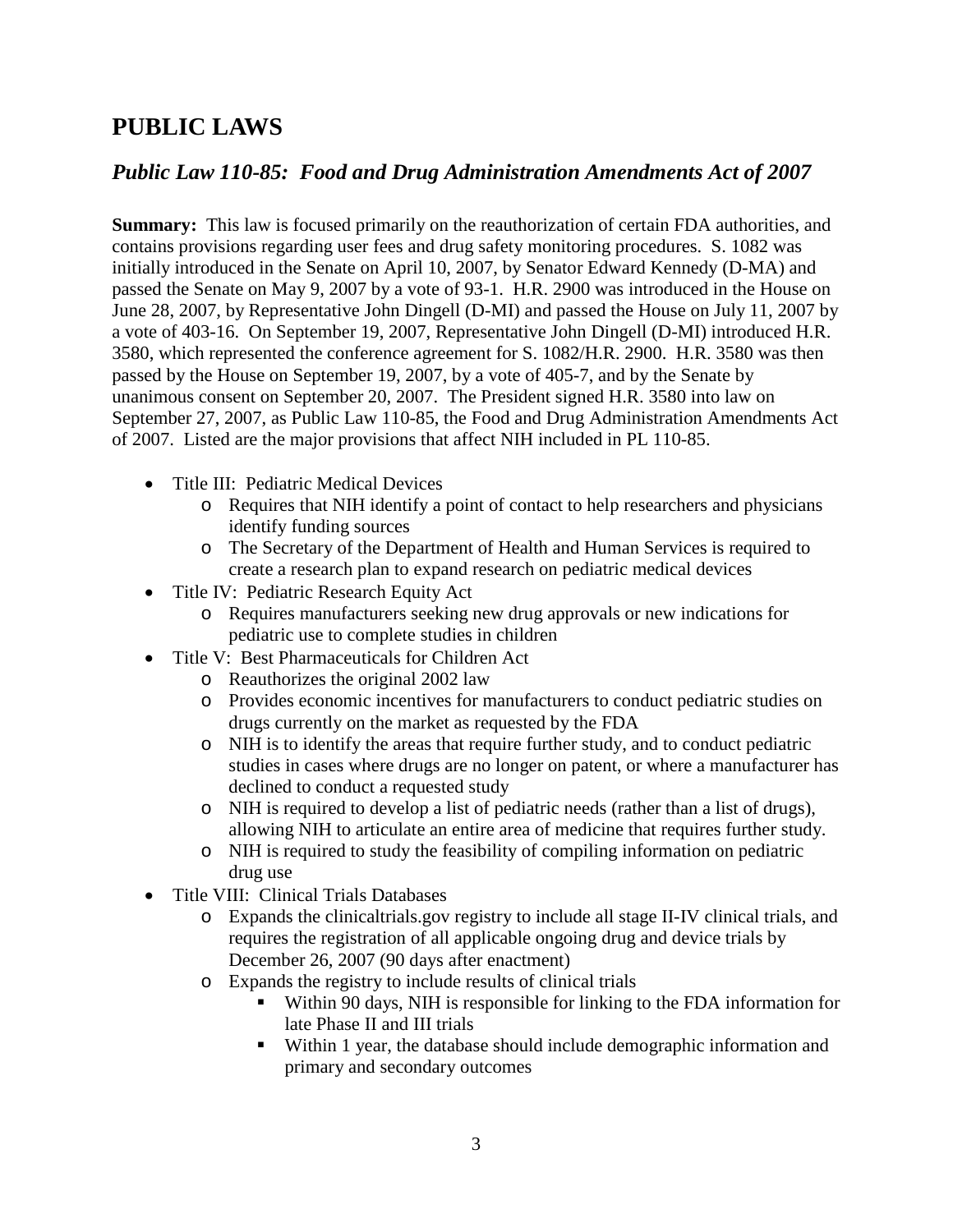- Within 3 years, the database should include approved products. In most cases, results information must be submitted 1 year after trial completion
- Grants supporting trials funded in whole or in part by the Department shall include certification of compliance of the described provisions prior to the release of additional funds
- <span id="page-3-0"></span>Failure to comply can result in civil monetary penalties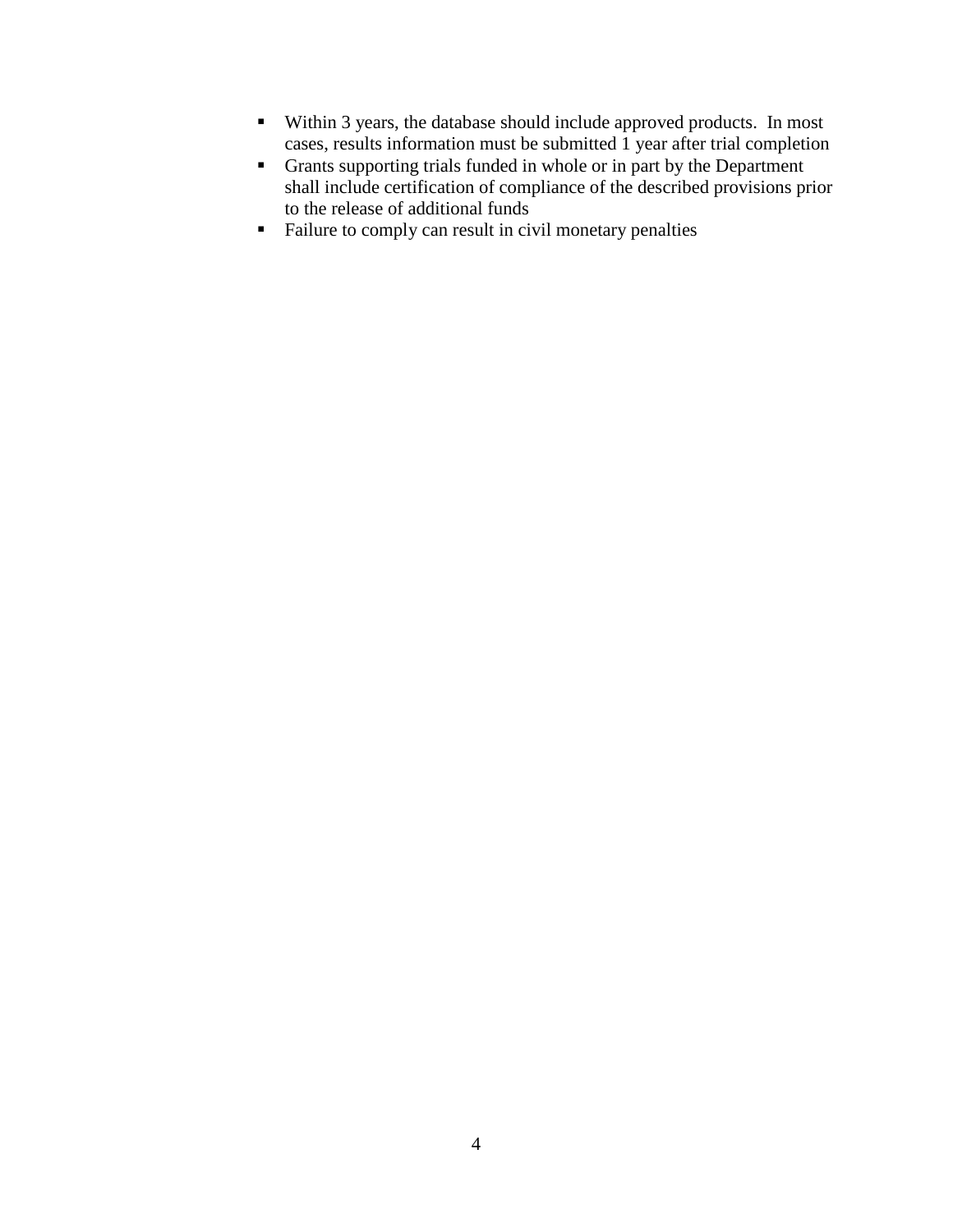## *Public Law 110-161: Consolidated Appropriations Act, 2008*

**Summary:** After a difficult path through Congress, a Consolidated Appropriations bill was signed by the President on December 26, 2007, becoming Public Law 110-161. This bill included eleven of the twelve appropriations bills, including Labor-Health and Human Services (L-HHS), and appropriates \$473.5 billion for the operation of nearly every government agency, save for those funded by the previously approved Defense Appropriations Act.

On July 19, 2007, the House passed the Fiscal Year (FY) 2008 Labor, Health and Human Services, and Education (L-HHS) appropriations bill H.R. 3043. This measure included \$29.650 billion for NIH, or \$750 million above the FY07 level. The Senate bill, S. 1710, which was reported from the Senate Committee on Appropriations, included \$29.9 billion for the NIH, \$1 billion over the FY07 level. On October 17, 2007, the Senate began debate on H.R. 3043/S. 1710, which included language introduced by Senators Tom Harkin (D-IA) and Arlen Specter (R-PA), allowing researchers to use Federal money for research using human embryonic stem cell lines created before June 15, 2007, essentially overturning the President's Executive Order which limited Federal research funding to human embryonic stem cell lines created before August 9, 2001. Senator Harkin later introduced an amendment to strip the bill of this language, leading to its passage by the Senate on October 25, 2007 by a vote of 75-19, clearing it for conference with the House. On November 5, 2007, the House approved a conference measure by a vote of 269-142, which included \$30 billion for NIH in FY08. The Senate approved the measure on November 7, by a vote of 56-37. The final conference measure for H.R. 3043 was approved by the House the following day by a vote of 274-141. H.R. 3043 was vetoed by the President on November 13, 2007. The House failed in its subsequent attempt to override the President's veto on November 14, 2007. The vote of 277-141 was two votes shy of the twothirds majority required to override a Presidential veto.

On December 17, 2007, the House passed the Consolidated Appropriations Act of 2008 (H.R. 2764, the State, Foreign Operations, and Related Programs Appropriations Act of 2008) by a vote of 253-154. This \$485 billion bill included the 11 remaining spending bills, and emergency funding for veterans programs and other priorities. In a separate vote, \$31 billion in Afghanistan war funding was approved by the House. Further complicating the appropriations process, the Senate passed the bill the following day by a vote of 76-17, with an amendment to delete the \$31 billion in Afghanistan funding and replace it with \$70 billion in unrestricted funds for the wars in Iraq and Afghanistan. The House gave final approval of the measure including the additional war funds on December 19, 2007 by a vote of 272-142.

H.R. 2764 provides \$29.3 billion for NIH, an increase of \$328 million above the FY07 level and an increase of \$606 million above the FY08 President's budget. However, this is \$772 million below the vetoed FY08 conference measure. The bill includes a \$295 million transfer within the NIH to the Global AIDS Fund, and \$111 million for the National Children's Study. This bill also includes language requiring that researchers funded by NIH submit final peer-reviewed and accepted for publication manuscripts to NIH's digital archive PubMed Central within 12 months of the official publication date. H.R. 2764 provides \$1.54 billion for NINDS in FY08, a \$10 million increase over the funded FY07 level. H.R. 2764 was signed into law by the President on December 26, becoming Public Law 110-161, the Consolidated Appropriations Act of 2008.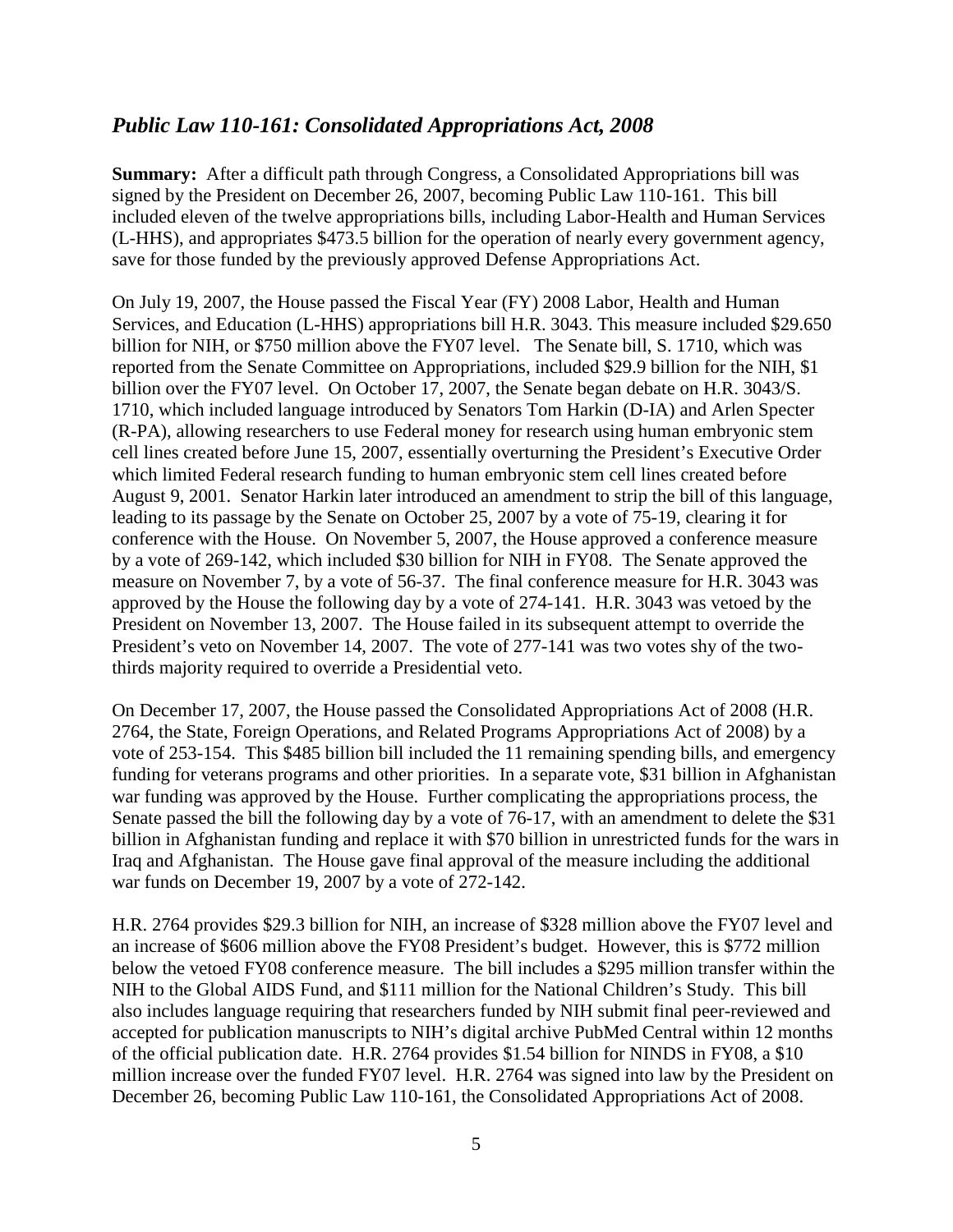### <span id="page-5-0"></span>*Public Law 110-170: Chimp Haven is Home Act*

**Background:** S. 1916, the Chimp Haven is Home Act was introduced by Representative Richard Burr (R-NC) on August 1, 2007. This bill passed by unanimous consent in the Senate December 13, 2007, and in the House on December 19, 2007. On December 26, 2007, the President signed the bill into law, as Public Law 110-170, Chimp Haven is Home Act.

**Provisions of the Legislation/Impact on NIH:** As required by the Public Health Service (PHS) Act, the Secretary of the Department of Health and Human Services operates a sanctuary system for the lifetime care of chimpanzees that have been used, bred, or needed for research. In the sanctuary system, chimpanzees can be used for research, but only in noninvasive behavioral and medical studies that are conducted during the normal course of veterinary care. Prior to enactment of the Chimp Haven is Home Act, chimpanzees could be removed from the sanctuary for studies if specific criteria were met, however the current law terminates this authority. This law does not have any direct provisions for NIH.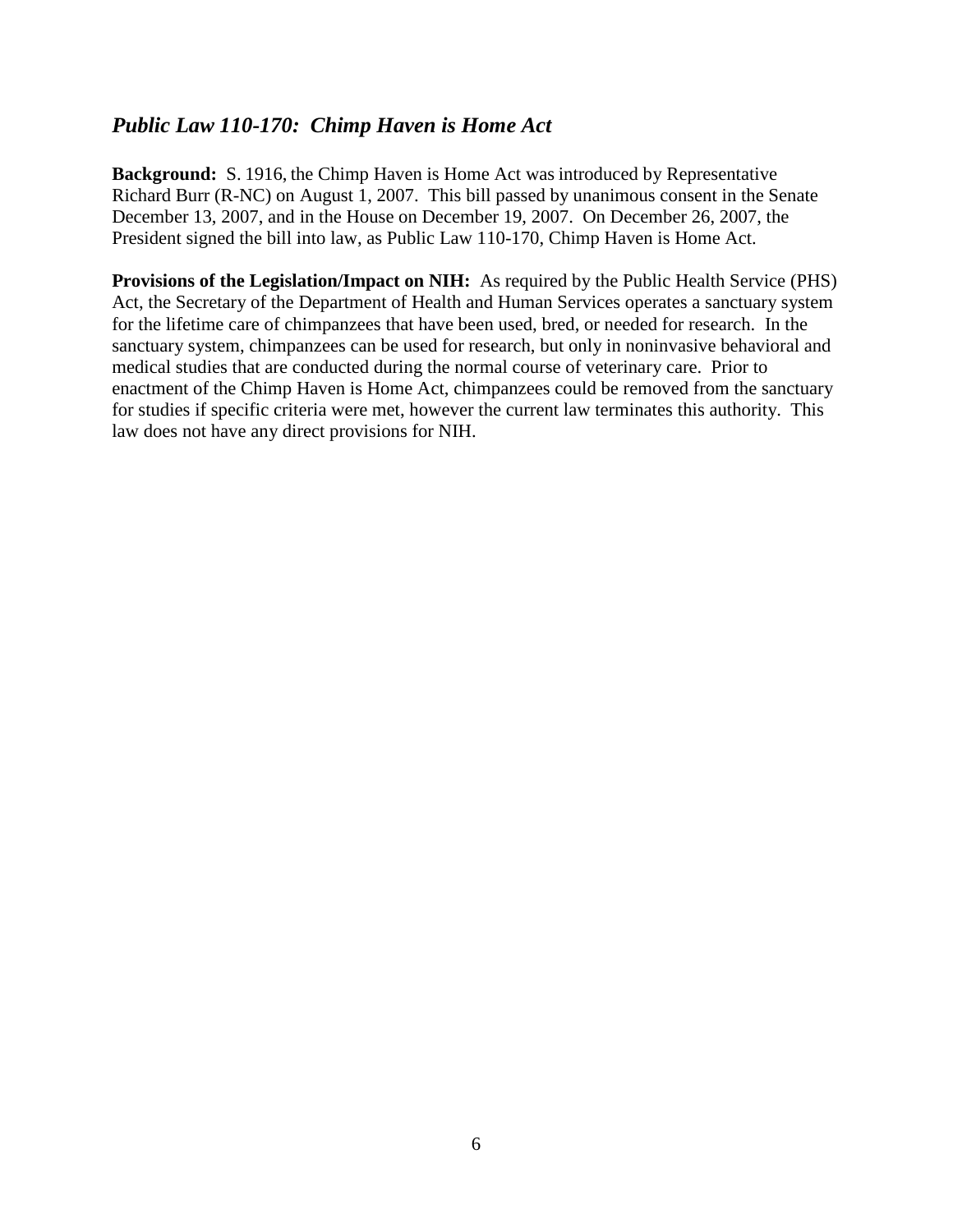## <span id="page-6-0"></span>*Public Law 110-206: The Traumatic Brain Injury (TBI) Act of 2008*

On April 28, the President signed into law S. 793, the Traumatic Brain Injury Act of 2008, as Public Law 110-206. The legislation, introduced originally by Senator Orrin Hatch (R-UT), reauthorizes the Traumatic Brain Injury Act, authorizes funding for research, treatment, surveillance, and education activities related to trauma at HRSA and CDC, and NIH's trauma research program, and provides authorizations for FY09-FY12. For NIH, it requires the Secretary, HHS, acting through CDC and NIH, to report on activities and procedures that can be implemented by the CDC, Department of Defense, and Department of Veterans Affairs to improve the collection and dissemination of compatible epidemiological studies on the incidence and prevalence of traumatic brain injury in the military and veterans populations who return to civilian life.

In addition, the Act revises the national program for traumatic brain injury registries and authorizes CDC in consultation with NIH to conduct a study to:

- Determine the incidence of traumatic brain injury and prevalence of traumatic brain injury related disability
- Report national trends in traumatic brain injury
- Identify common therapeutic interventions which are used for the rehabilitation of individuals with such injuries
- Identify interventions and therapies that can prevent or remediate the development of secondary neurologic conditions related to traumatic brain injury
- Develop practice guidelines for such rehabilitation.

The 110<sup>th</sup> Congress has addressed treatment and support of veterans who have suffered TBI in a number of other bills:

- Public Law 110-23: Trauma Care Systems Planning and Development Act of 2007
- S. 1349: The Military and Veterans Traumatic Brain Injury Treatment Act
- H.R. 2199: The Traumatic Brain Injury Health Enhancement and Long-Term Support Act of 2007
- H.R. 2179: To amend title 38, US Code, to direct the Secretary of Veterans Affairs to establish traumatic brain injury centers.
- S. 1233: The Veterans Traumatic Brain Injury Act of 2007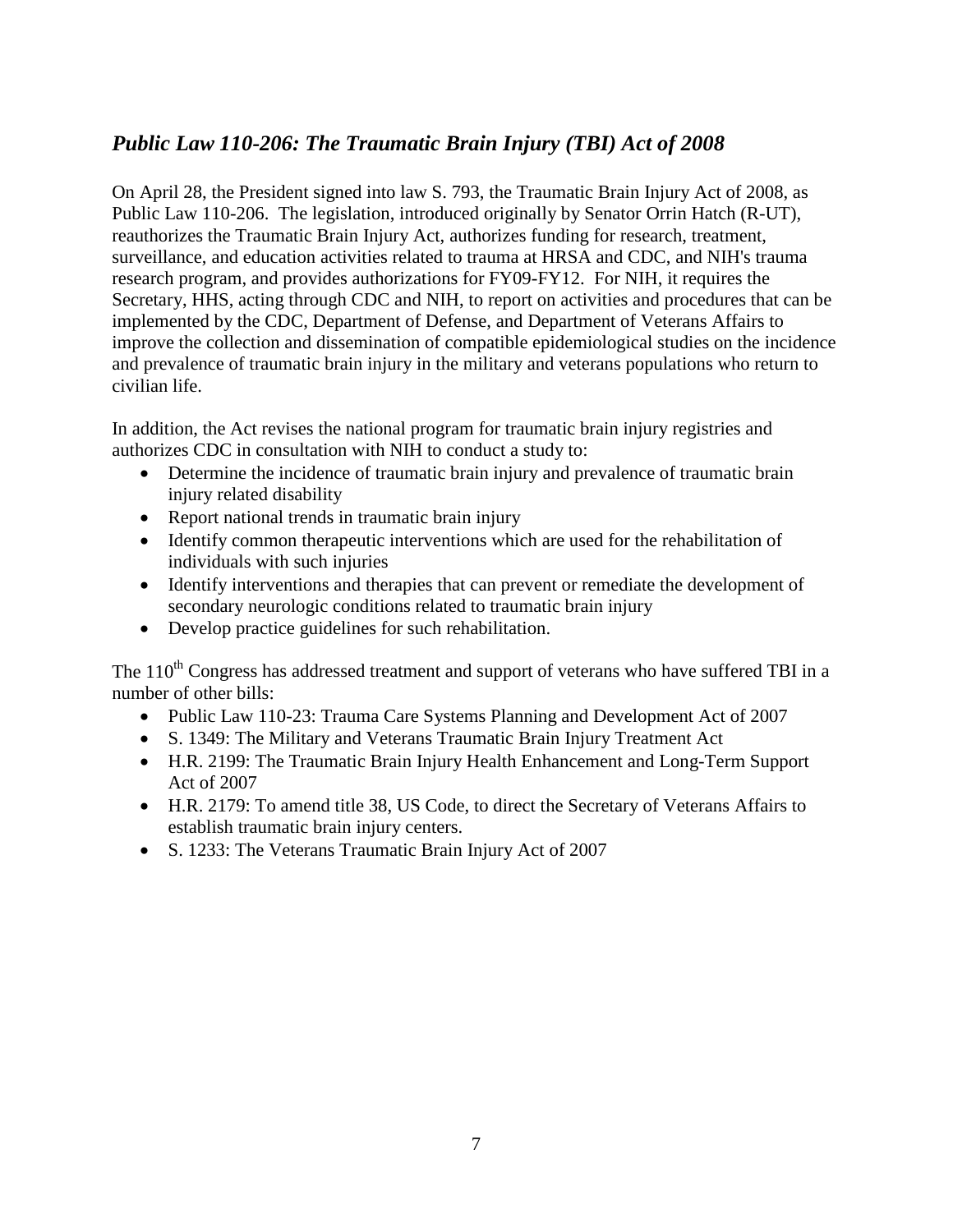## <span id="page-7-0"></span>*Public Law 110-233: The Genetic Information Nondiscrimination Act of 2008*

The Genetic Information Nondiscrimination Act (GINA; PL 110-233) was signed into law by the President on May 21, 2008, after being debated since the 103<sup>rd</sup> Congress. Although other measures have been enacted that protect patients from genetic discrimination (including the Health Insurance Portability and Accountability Act of 1996, which bars the use of genetic information in denying or limiting health insurance coverage for members of a group plan, and Executive Order 13145, issued by President Clinton, which prohibits discrimination based on predictive genetic information in Federal employment) GINA more comprehensively prohibits discrimination by health insurers and employers (or potential employers) on the basis of predictive genetic information.

This law prohibits health insurers in both the group and individual markets from:

- Using genetic information for decisions regarding coverage, rates, or preexisting conditions, including participation in research that includes genetic services
- Requesting genetic testing or test results, except as necessary for treatment, payment, or health care operations, and requesting or requiring the use of genetic information for the purposes of underwriting

This law also prohibit employers from requesting or requiring genetic information or using it for decisions regarding hiring, firing, or any terms of employment.

The law defines a genetic test as an analysis of human DNA, RNA, chromosomes, proteins, or metabolites that detects genotypes, mutations, or chromosomal changes. The law specifically excludes any analysis of proteins or metabolites that does not detect genotypes, mutations, or chromosomal changes or any analysis of proteins or metabolites that is directly related to a manifested disease, disorder, or pathological condition that could reasonably be detected by a health care professional with appropriate training and expertise in the field of medicine involved.

H.R. 493 was introduced by Representative Slaughter on January 16, 2007, and was referred to the House Committees on Energy and Commerce, on Education and Labor, and on Ways and Means. On January 30, the House Education and Labor Subcommittee on Health, Employment, Labor, and Pensions held a hearing on H.R. 493. The full Committee reported the bill out favorably on February 14. On March 8, the House Energy and Commerce Subcommittee on Health held a hearing on H.R. 493. The full Committee reported the bill out favorably, as amended by the Committee, on March 29. On March 14, the House Ways and Means Subcommittee on Health held a hearing on H.R. 493. The full Committee reported the bill out favorably on March 23. H.R. 493 was passed by the House under suspension of the rules by a vote of 420 to 3. On April 24, the Senate passed an amended version of H.R. 493 by a vote of 95 to 0. On May 1, H.R. 493, as amended by the Senate, was passed by the House by a vote of 414 to 1. This bill was signed by President Bush on May 21, 2008 as PL 110-233, becoming the Genetic Information Nondiscrimination Act of 2008.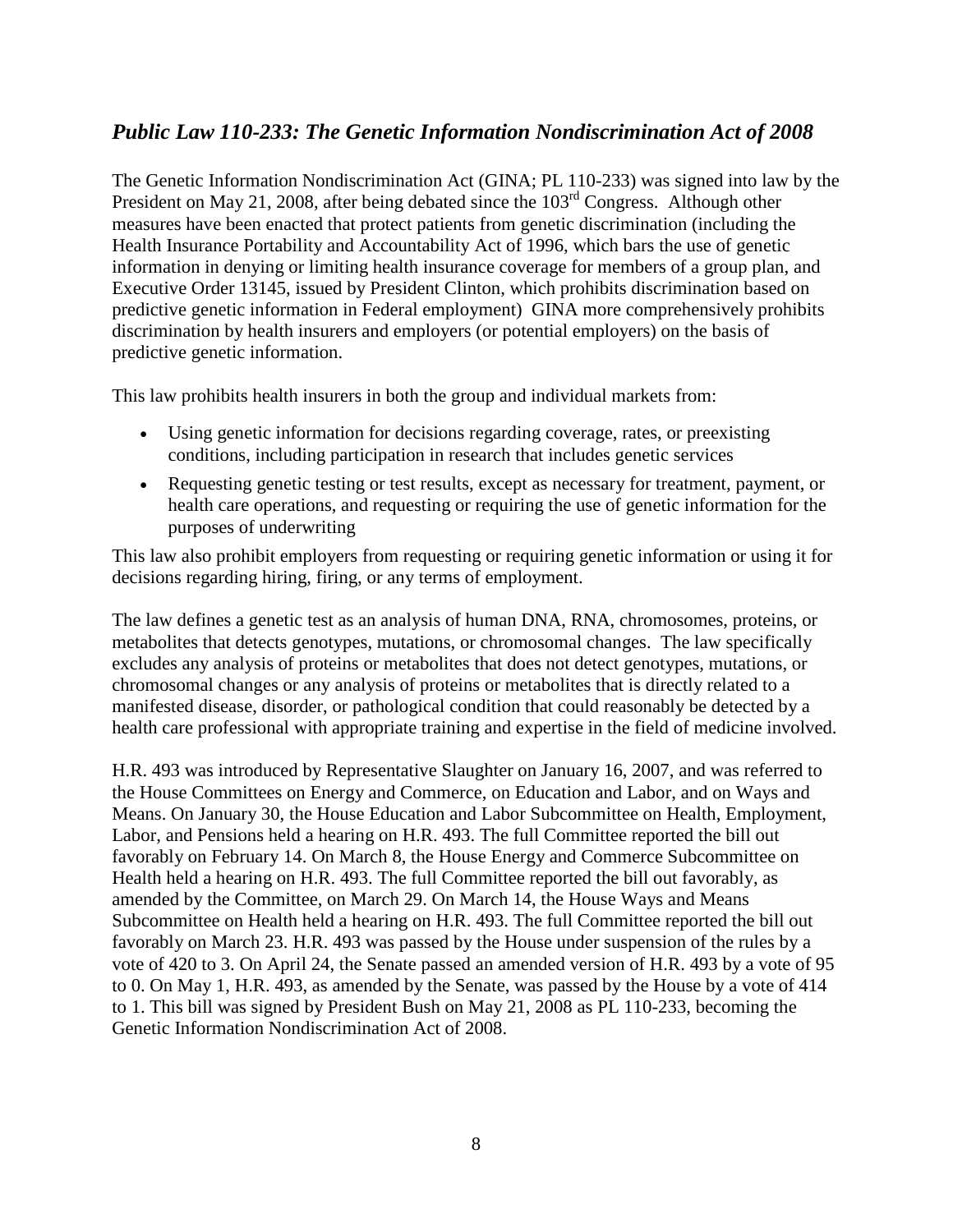## <span id="page-8-0"></span>*Public Law 110-252: The Supplemental Appropriations Act of 2008*

On June 30, 2008, the President signed into law H.R. 2642, the Supplemental Appropriations Act of 2008. H.R. 2642 was initially introduced on June 17, 2007 as the Military Construction and Veterans Affairs Appropriations Act of 2008, but on May 15, 2008, this bill served as the vehicle for FY08 supplemental appropriations for the wars in Iraq and Afghanistan, Veterans benefits and other domestic priorities. The House package divided the bill into three amendments, the first containing military funding (failed by a vote of 141-149 on May 15, 2008), the second containing policy provisions related to the wars (including a timeline for troop withdrawal), and the third containing foreign aid and domestic spending. The second and third amendments were adopted by the House by votes of 227-196 and 256-166 respectively on May 15, 2008. On May 22, 2008, the Senate passed its version of H.R. 2642 which contained both funding for the war (which the House had previously failed to pass), as well as more than \$10 billion in domestic spending, including \$400 million for NIH. On June 19, 2008, the House passed a revised version of H.R. 2642 which included war funding and domestic appropriations, with \$150 million for NIH. The Senate cleared this version of the bill one week later, and on June 30, 2008, it was signed into law by the President and became Public Law 110-252. NINDS received \$8.2 million dollars as a result of the enactment of this legislation.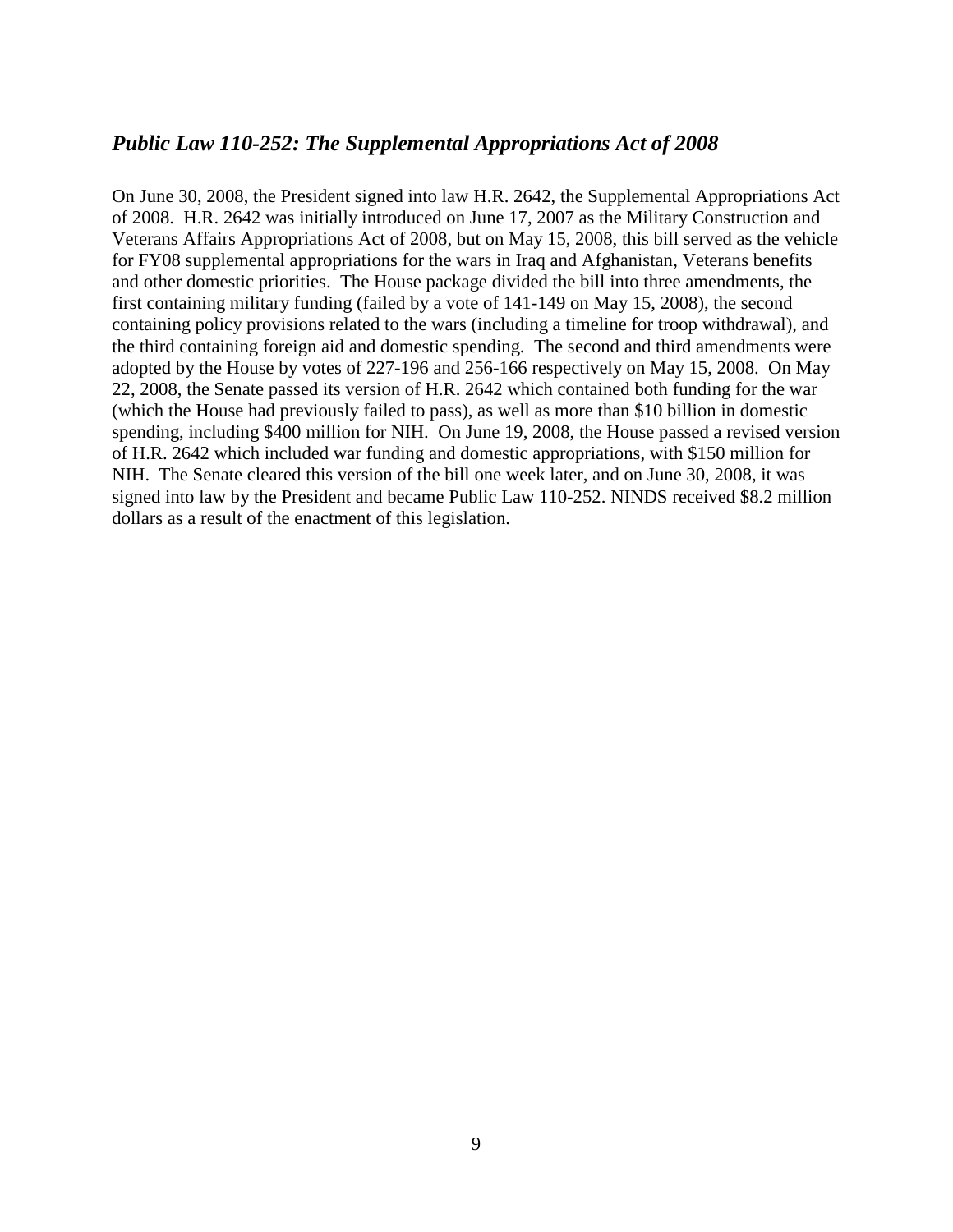## <span id="page-9-0"></span>*Public Law 110-361: The Paul D. Wellstone Muscular Dystrophy Community Assistance, Research, and Education (MD-CARE) Amendments of 2008*

On October 8, 2008, the President signed into law H.R. 5265, The Paul D. Wellstone Muscular Dystrophy Community Assistance, Research, and Education Amendments of 2008, as P.L. 110- 361. This legislation, introduced by Representative Eliot Engel (D-NY) on February 7, 2008 (the Senate companion bill, S. 2618, was introduced by Senator Amy Klobuchar (D-MN)), expands on the provisions of the MD-CARE Act first signed into law in 2001. P.L. 110-361 names in statute the Muscular Dystrophy Centers of Excellence as the Paul D. Wellstone Muscular Dystrophy Cooperative Research Centers. Other provisions affecting NIH include:

- Naming the NHLBI as a member to the Muscular Dystrophy Coordinating Committee (MDCC)
- Authorizing the MDCC to give special consideration to enhancing the clinical research infrastructure for testing emerging therapies for the various forms of muscular dystrophy

P.L. 110-361 also expands the epidemiological research and educational activities on MD at the Centers for Disease Control and Prevention (CDC) by:

- Requiring the Secretary of HHS to ensure that any patient data that is collected as a part of Muscular Dystrophy Surveillance Tracking and Research Network (MD STARnet) be regularly updated to reflect changes in patient condition over time
- Requiring the Director of the CDC to submit an annual report concerning the activities of MD STARnet and containing the data collected and findings derived from the MD STARnet sites
- Requiring the Director of the CDC to provide outcomes data on the health and survival of people with MD
- Requiring the Director of the CDC to partner with leaders in the MD patient community and widely disseminate the Duchenne-Becker MD care considerations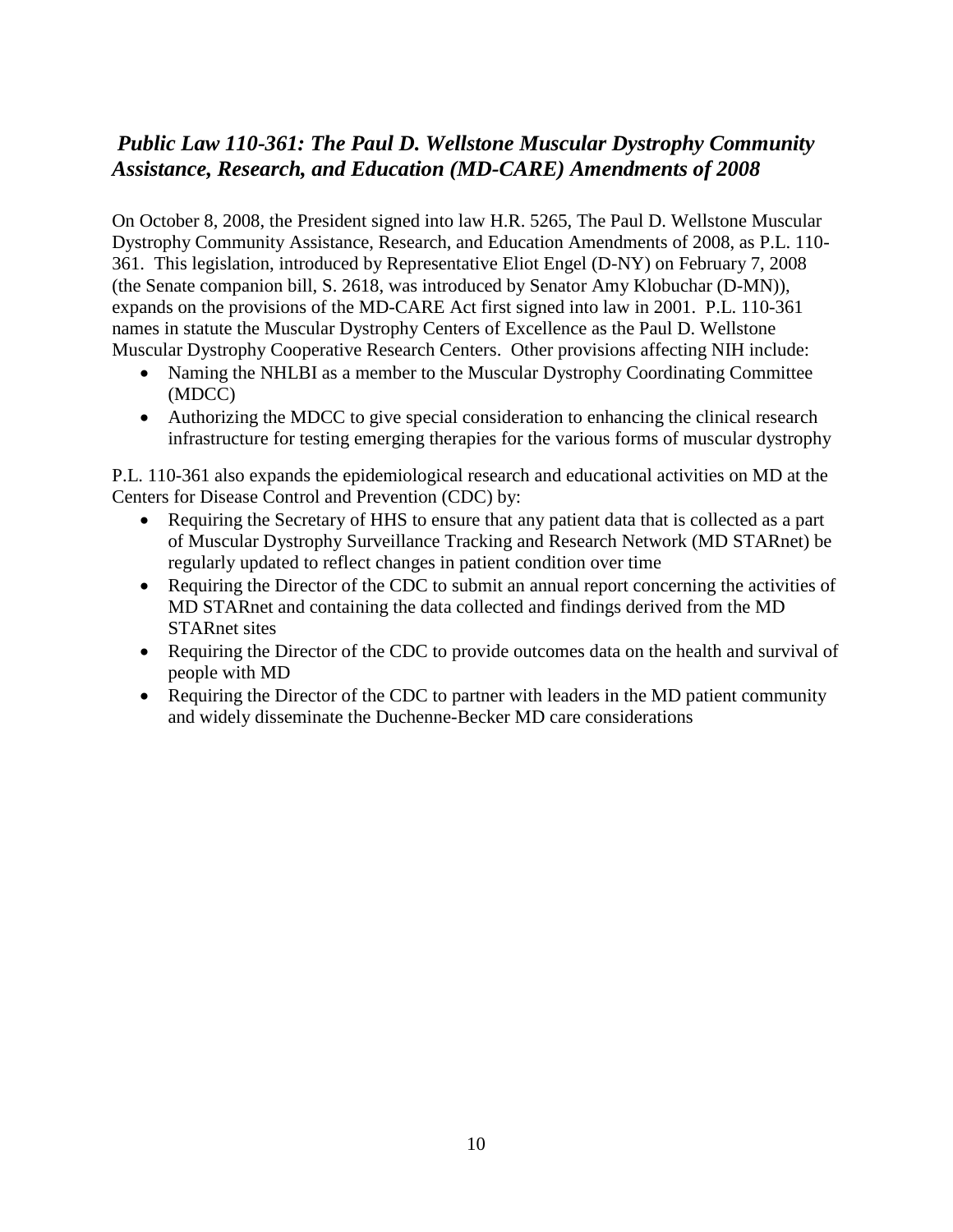### <span id="page-10-0"></span>*Public Law 110-373: The ALS Registry Act*

On October 8, 2008, the President signed into law P.L. 110-373, the ALS Registry Act. The ALS Registry Act was introduced in the House as H.R. 2295 by Representative Eliot Engel (D-NY) and in the Senate as S. 1382 by Senator Harry Reid (D-NV). By a vote of 411-3, H.R.2295 passed overwhelmingly in the House, but was one of more than 100 bills (many with overwhelming bipartisan support from the House) blocked from action in the Senate by Senator Tom Coburn (R-OK). On July 22, 2008, Senator Reid, in an attempt to circumvent the actions of Senator Coburn, introduced the Advancing America's Priorities Act (S.3297), which rolled up many of the bills blocked by Senator Coburn into one bill. Included among the many provisions of S.3297, were those found in the ALS Registry Act. Despite a level of bipartisan support for most of the provisions of S.3297, the Senate failed to invoke cloture to limit the bill's debate and ultimately S.3297 was stalled in the Senate. In a compromise move, Senator Reid introduced a substitute amendment to the original version of the ALS Registry Act (S.1382) which, to Senator Coburn's satisfaction, loosened the requirements of the bill. The newly amended version of S.1382 was passed on September 23, 2008 in the Senate, and on September 26, 2008 in the House.

This law amends the Public Health Service Act by authorizing the Director of the CDC to develop a system to collect data on ALS including data on the incidence and prevalence of the disease in the United States. In addition, this legislation authorizes the Director of the CDC to establish a national registry for the collection and storage of such data to develop a populationbased registry of cases in the United States of ALS. To make recommendations concerning the development and maintenance of the National ALS Registry, including the type of information to be collected and stored in the Registry, and the manner in which such data will be collected, the Director of the CDC is authorized to establish an Advisory Committee on the National ALS Registry. Members of the Advisory Committee will include representatives from the NIH, Department of Veterans Affairs, Agency for Toxic Substances and Disease Registry and the CDC. In addition, the Advisory Committee will include public members representing national and voluntary health associations, patients with ALS or their family members, clinicians with ALS-related expertise, epidemiologists with experience in data registries, and geneticists with experience in the genetics of ALS.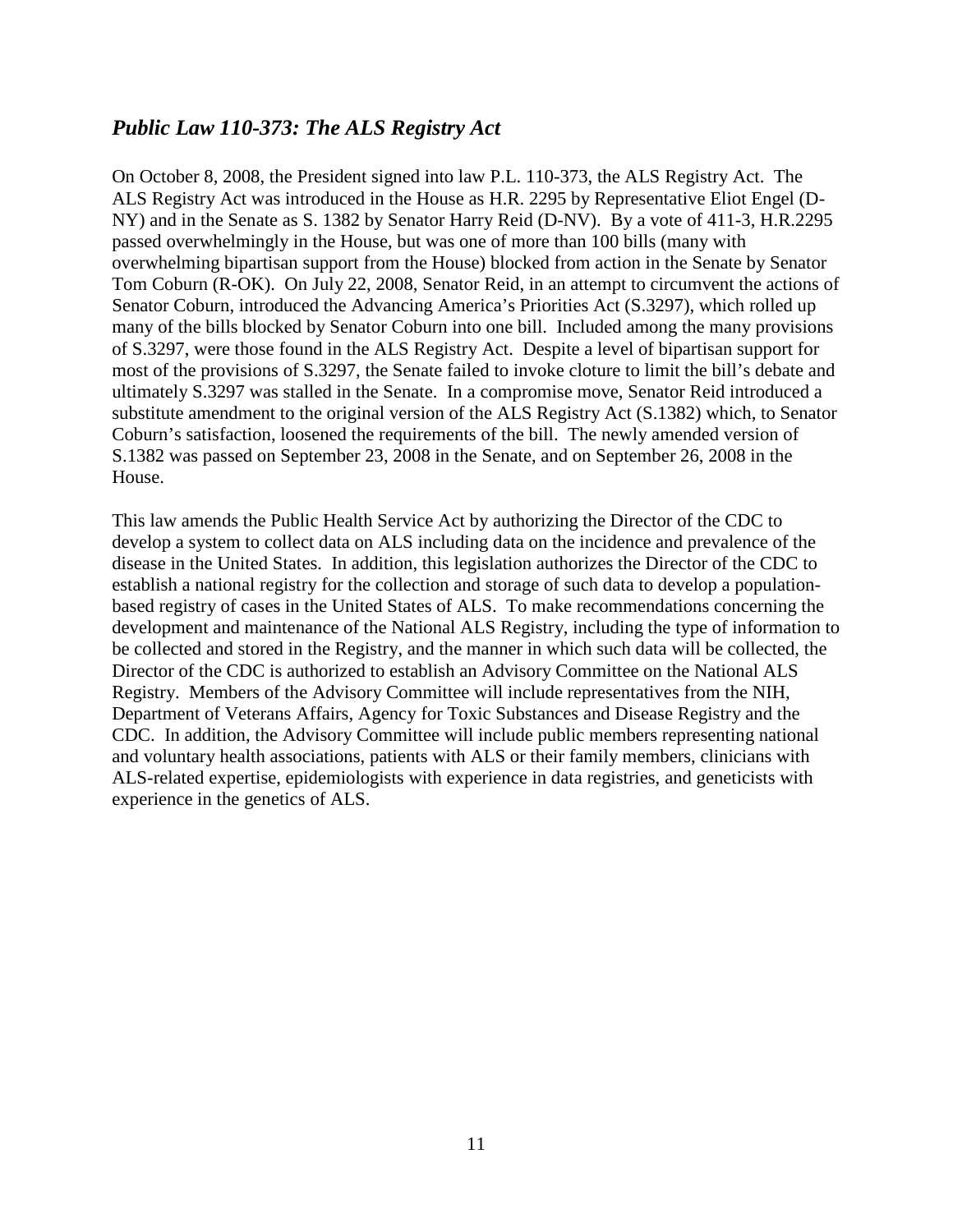# <span id="page-11-0"></span>**APPROPRIATIONS UPDATE**

## <span id="page-11-1"></span>*FY09:*

On February 4, 2008, President Bush released his proposed budget for FY09. With a flat domestic budget, the FY09 budget proposal continued several years of flat funding for biomedical research at the NIH (\$29.5 billion). After peaking in 2004, the NIH budget has declined every year in real terms, and the FY09 request positioned NIH funding 8 percent below FY04 after adjusting for economy-wide inflation and 13 percent below FY04 after adjusting for the Biomedical Research and Development Price Index (BRDPI).

On June 19, 2008, the House Appropriations Subcommittee on Labor, HHS, and Education marked up a draft bill for FY09, including funding for NIH. This bill included a \$1.15 billion increase over the President's request for NIH programs (\$1.598 billion for NINDS).

On June 24, 2008, the Senate Appropriations Subcommittee on Labor, HHS, and Education marked up its FY09 draft spending bill. This bill included a \$1.025 billion increase over the President's request for NIH, for a total of \$30.254 billion for the Agency. For NINDS, the bill included \$1.588 billion, an increase of \$36.3 million (2.3%) over FY08 enacted (including the FY08 supplemental). The draft bill was reported out of the Senate Appropriations Committee the same day. On July 6, 2008, the bill was formally introduced by Senator Tom Harkin (D-IA) and given a number (S. 3230).

Because Congress was unable to pass all 12 of the required appropriations bills prior to start of the new fiscal year (October 1, 2008), on September 30, 2008, the President signed into law P.L. 110-329, The Consolidated Security, Disaster Assistance and Continuing Appropriations Act, which provided a fiscal stopgap to fund most of the government through March 6, 2009. Funding the government through a Continuing Resolution (CR) became necessary as President Bush threatened to veto any appropriations bills that exceeded his requested budget. This CR provides funding to NIH at the same rate and under the same terms and conditions as P.L. 110- 161, the Consolidated Appropriations Act of 2008, which does not include the supplemental funding (\$150 million) provided in P.L. 110-252.

On January 21, in an effort to draft legislation to stimulate the struggling economy, the House Appropriations Committee reported out the portion of the economic stimulus package under its jurisdiction by a 35-22 vote. This bill, known as the American Recovery and Reinvestment Bill, includes the following for NIH: \$1.5 billion over two years for research; \$500 million to fund high priority repair and improvement projects for NIH facilities on the Bethesda, Maryland campus and other agency locations; \$1.5 billion (through NCRR) for extramural facility renovation and repair; and \$400 million for comparative effectiveness research. The full \$825 billion tax and spending package is currently (as of January 23, 2008) being debated in the House. The Senate is currently in the process of developing their draft bill.

As the 111<sup>th</sup> Congress convened in January 2009, only three FY09 appropriations bills had been completed (Defense, Homeland Security, and Military Construction/Veterans Affairs). As the Continuing Resolution currently funding the government expires on March 6, 2009, Congress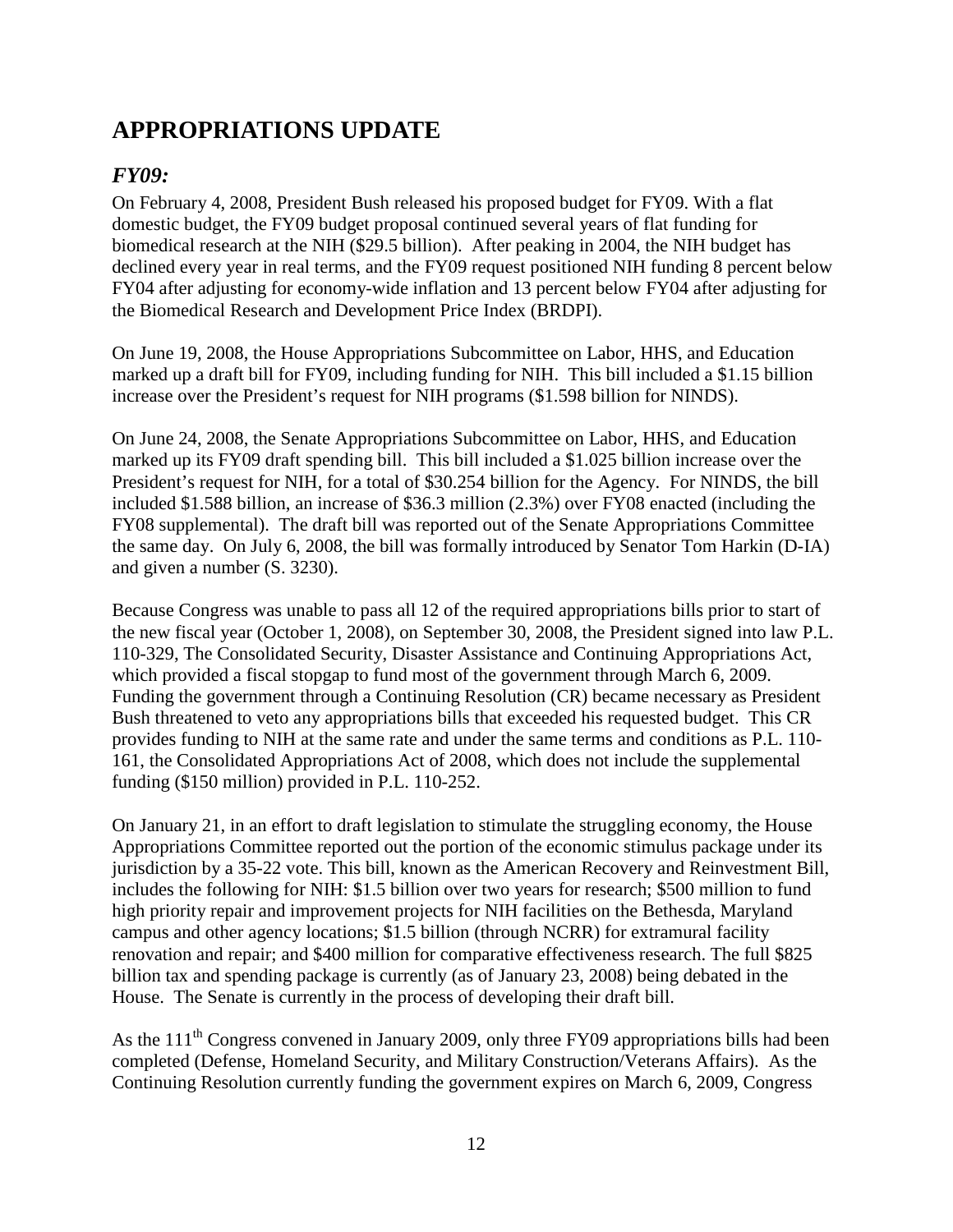must take up FY09 appropriations once again, but it is currently unclear what strategy they will use to complete the funding for this fiscal year.

## <span id="page-12-0"></span>*FY10:*

The Congressional Budget Act of 1974 requires that the President submit to Congress, on or before the first Monday in February of each year, a budget request for the coming fiscal year beginning October  $1<sup>st</sup>$ . This timeline is typically protracted in transition years, as new administrations take a few months to develop their first budget request. Peter Orszag, head of the White House Office of Management and Budget, has stated that President Obama will likely submit an overview of his budget plans in mid to late February, but that it is unlikely that a full budget request will be sent to Congress before April.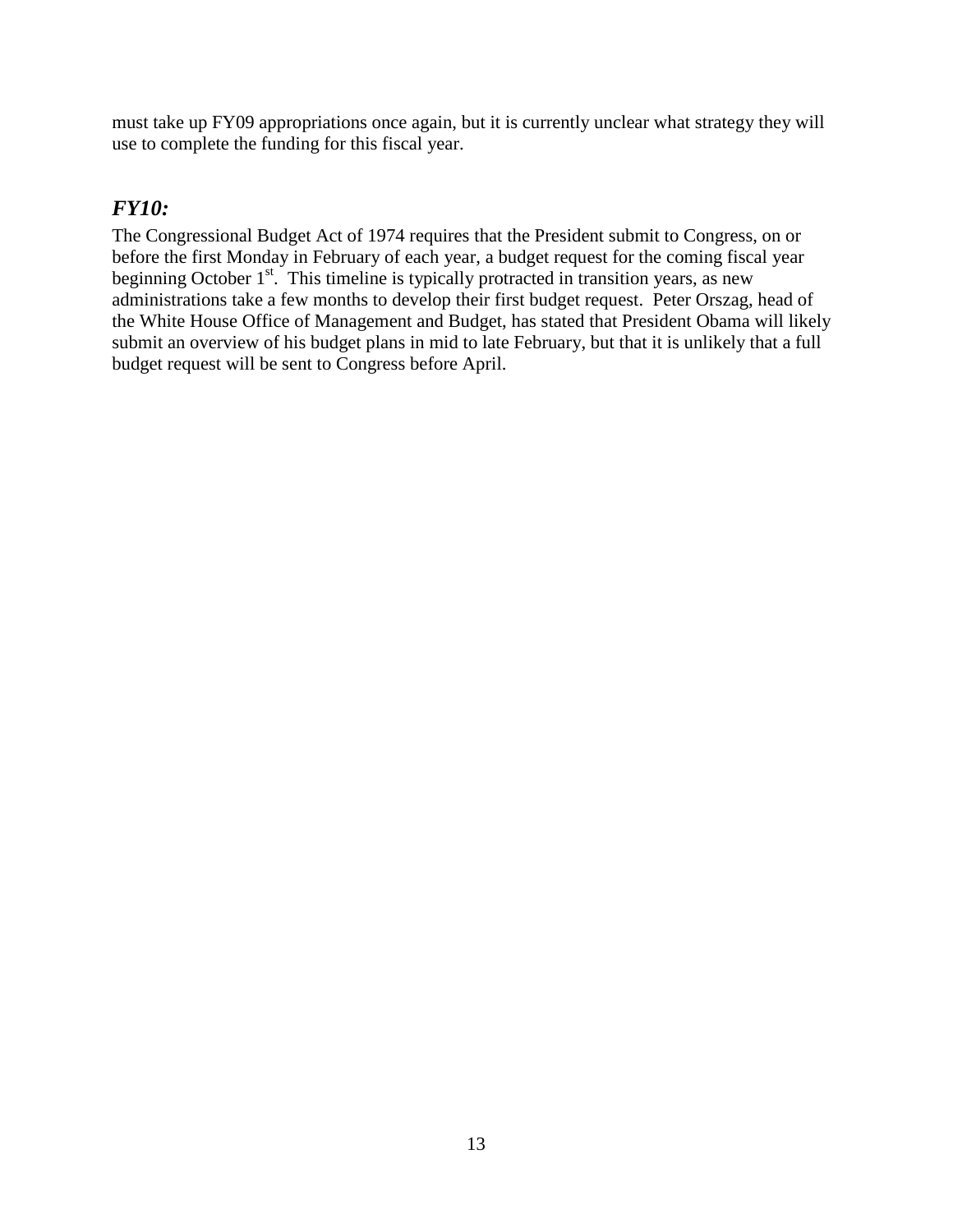# <span id="page-13-0"></span>**PENDING LEGISLATION**

### <span id="page-13-1"></span>*Small Business Innovation Research (SBIR)*

**Background:** The Small Business Innovation Research (SBIR) grant program at the NIH and similar programs at other Federal agencies provide an important funding source for U.S. small businesses that help transform scientific knowledge into tangible benefits for public health. However, because of the time and expense involved in taking a new product from idea to the market, small businesses may also need additional funding sources, including venture capital. Small biotechnology companies can leverage their NIH SBIR awards with venture capital funding in order to support breakthrough technologies in fields such as gene therapy, proteomics, and pharmaceutical development.

In the  $110<sup>th</sup>$  Congress, a number of bills were introduced to change the provisions of the SBIR program at NIH and throughout the Federal Government. In addition, both the House and the Senate introduced bills to reauthorize the SBIR program, which was set to expire on September 30, 2008. One issue that is particularly contentious in Congress, is the amount of money that is set aside from an agency's budget to support their SBIR efforts. On August 1, 2007, Senator Evan Bayh (D-IN) introduced S.1392 which would increase the SBIR funding set aside from the current levels of 2.5 percent to 5.0 percent by 2013 (STTR set aside levels would increase from 0.3 percent to 0.6 percent by 2013). On September 8, 2008, Senator Russ Feingold (D-WI) introduced S.3451 which would have gradually increased the SBIR set aside to 10.0 percent by 2011 and the STTR set aside to 1.0 percent by 2011. Although neither of the bills advanced, the issue of increasing agency set-asides was hotly debated in the Senate. Resulting from these debates was S. 3362, a bill to reauthorize the SBIR/STTR programs for 14 years, until 2022 and 2023 respectively. While this legislation required increased agency set-asides (3.5% for SBIR and 0.6% for STTR over a 10 year period), the Department of Health and Human Services (including NIH) was exempt from these provisions (SBIR only). The companion House bill only sought to reauthorize the SBIR program until 2010, and kept the set-aside at the current level of 2.5% (SBIR) and 0.3% (STTR). Ultimately, time to act on these reauthorization bills ran out, and rather than allowing this program to sunset, Congress quickly passed S.3029, which temporarily extended the SBIR program's authorization through March 20, 2009.

#### **S.177 –** *Strengthening Our Economy Through Small Business Innovation Act of 2009*

**Provisions of the Legislation/Impact on NIH:** S. 177 extends the SBIR program to 2022 and the STTR program to 2023. In addition, this measure would increase the SBIR set aside allocations to 2.5% in FY09, 5.0% in FY10, 7.5% in 2011, and 10.0% in FY12. The STTR set aside allocations would be increased to 0.3% in FY09, 0.6% in FY10, 0.8% in FY11, and 1.0% in FY12. S.177 also proposes to increase the SBIR and STTR award levels for Phase 1 and Phase 2 grants to \$300,000 and \$2,200,000 respectively from their current levels of \$100,000 and \$750,000. Finally, special consideration will be given to energy, security, transportation and water as SBIR research topics.

**Status:** S.177 was introduced on January 8, 2009 by Senator Russ Feingold (D-WI) and was referred to the Senate Committee on Small Business and Entrepreneurship. No further action has occurred on this bill.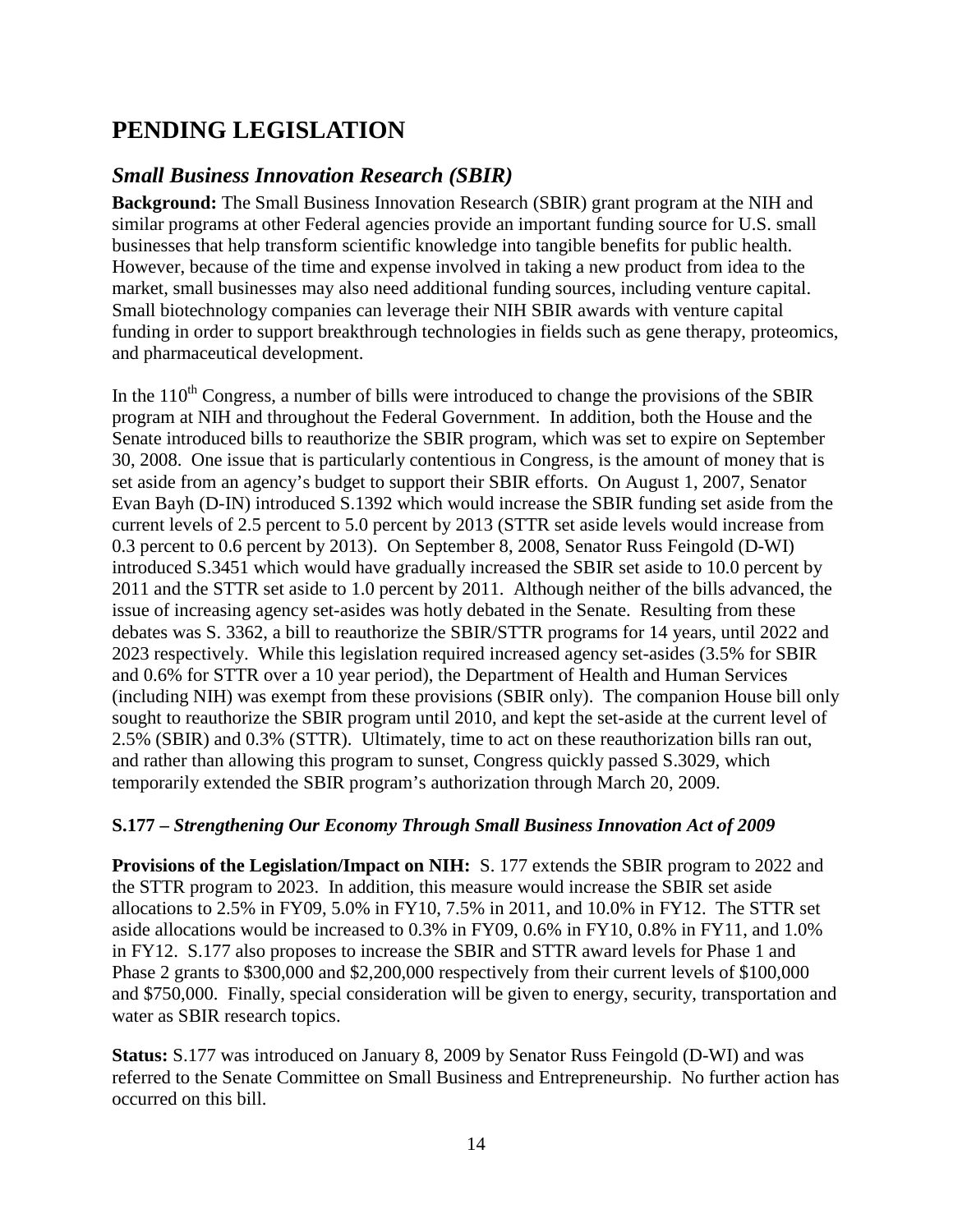## <span id="page-14-0"></span>*Spinal Cord Injury/Paralysis*

**Background:** Spinal Cord Injury research has been an issue of Congressional interest since the introduction of the Christopher Reeve Paralysis Act in the  $108<sup>th</sup>$  Congress. This legislation sought to expand and coordinate paralysis research at the NIH through the formation of research consortia, and to expand and coordinate research on rehabilitative care for patients with paralysis through clinical trials networks. Though this bill did not reach a vote in either body of Congress, the issue stayed alive with the passage of P.L. 108-427, the Research Review Act of 2004. This law required the NIH to report on how the Roadmap had advanced multidisciplinary teams and consortia with respect to spinal cord injury and paralysis research. In the  $109<sup>th</sup>$  Congress, the Christopher Reeve Paralysis Act (H.R. 1554 / S. 828) passed the House on December 9, 2006, but did not reach the Senate floor prior to the end of the Congressional session.

In the  $110^{th}$  Congress, H.R.1727 was introduced by Representative Tammy Baldwin (D-WI) on March 28, 2007, passed the House by a voice vote on October 15, 2007, and was referred to the Senate Committee on Health, Education, Labor and Pensions. The companion to H.R. 1727 (S. 1183) was introduced by Senator Tom Harkin (D-IA) on April 23, 2007, and on July 25, 2007, the bill was favorably reported out of committee by the Senate Committee on Health, Education, Labor and Pensions. S.1183 was unable to move forward in the Senate, as it was one of over 100 bills subject to a procedural hold by Senator Tom Coburn (R-OK). In response to Coburn's actions, Senate Majority Leader Harry Reid (D-NV) assembled the Advancing America's Priorities Act (S.3297), which was an amalgamation of many of the bills previously blocked by Senator Coburn, including The Christopher and Dana Reeve Paralysis Act. Although scheduled for floor debate several times in December 2008, the Senate was unable to pass what became known as the "Coburn Omnibus" prior to the end of the Congressional session.

#### **H.R. 307 –** *The Christopher and Dana Reeve Paralysis Act*

#### *S. 22 – The Omnibus Public Land Management Act of 2009*

**Provisions of the Legislation/Impact on NIH:** H.R. 307 and the relevant provision of S.22 authorizes the Director of the NIH to:

- Coordinate paralysis research and rehabilitation activities at the NIH
- Establish consortia in paralysis research (Christopher and Dana Reeve Paralysis Research Consortium) to conduct basic, translational, and clinical paralysis research, to facilitate and enhance the dissemination of clinical and scientific findings, and to replicate the findings of other researchers for scientific and translational purposes
- Establish networks of clinical sites that will collaborate to design clinical rehabilitation intervention protocols and outcome measures on paralysis

In addition, these bills authorize the Secretary of the Department of Health and Human Services to:

• Develop a national paralysis and physical disability quality of life action plan, to promote health and wellness to be carried out in coordination with the State-based Disability and Health Program of the CDC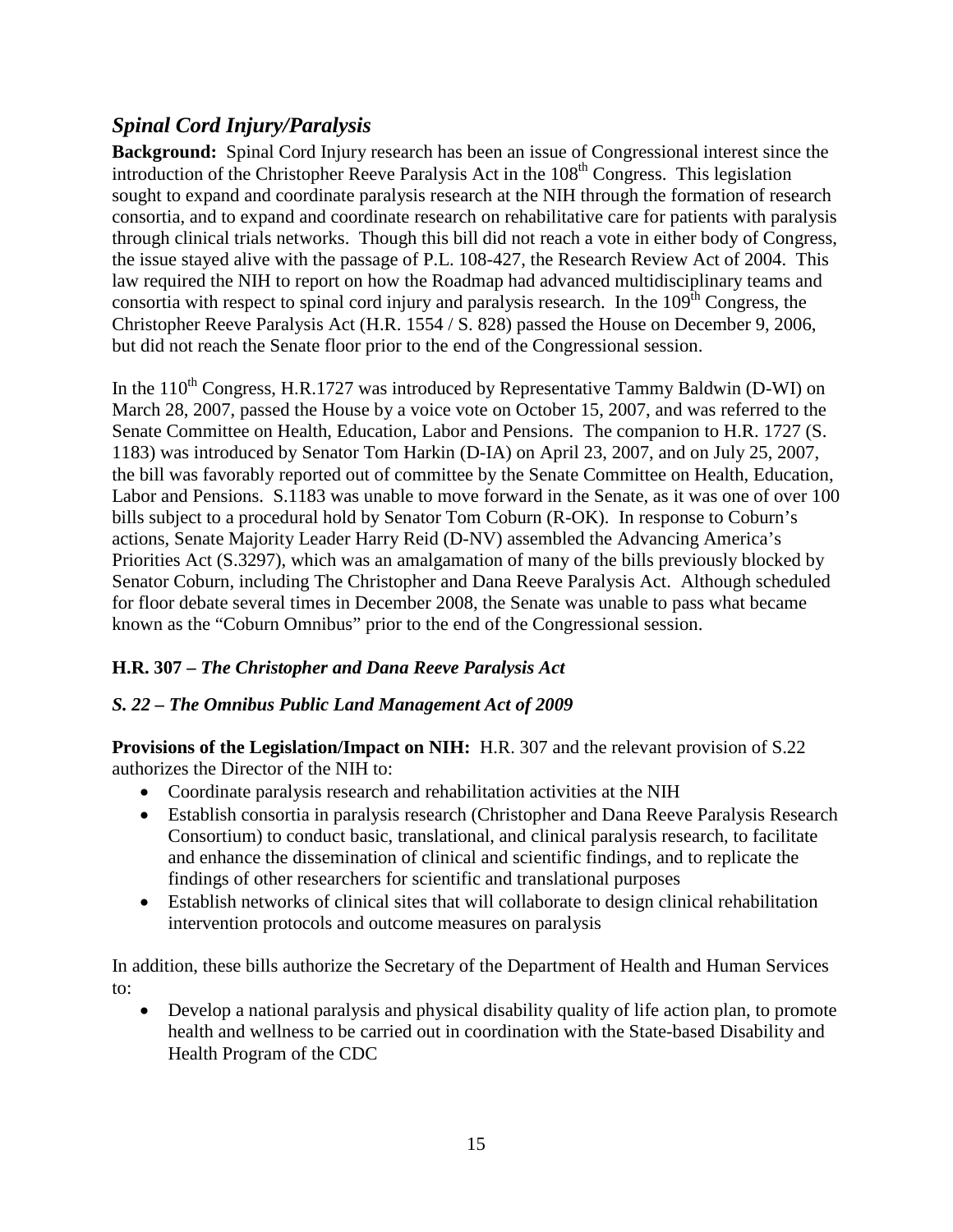- Support programs to disseminate information involving care and rehabilitation options and quality of life grant programs for persons with paralysis and other physical disabilities
- Establish a population-based database that may be used for longitudinal research on paralysis
- Replicate and translate best practices and share information across States on: caregiver education, proper nutrition, increasing physical activity, reducing tobacco use, education and awareness programs for health care providers, prevention of secondary complications, home and community based interventions, and recognizing the unique needs of underserved populations.

**Status:** In the 111<sup>th</sup> Congress, the provisions of the Christopher and Dana Reeve Paralysis Act were added to S.22, the Omnibus Public Land Management Act of 2009. S. 22 was introduced by Senator Jeff Bingaman (D-NM) on January 7, 2009, and on January 15, 2009, by a vote of 73- 21, was passed in the Senate. S.22 has been sent to the House for their consideration. On January 8, 2009, Representative Tammy Baldwin (D-WI) introduced H.R. 307, which was referred to the House Committee on Energy and Commerce. No further action has occurred on this bill.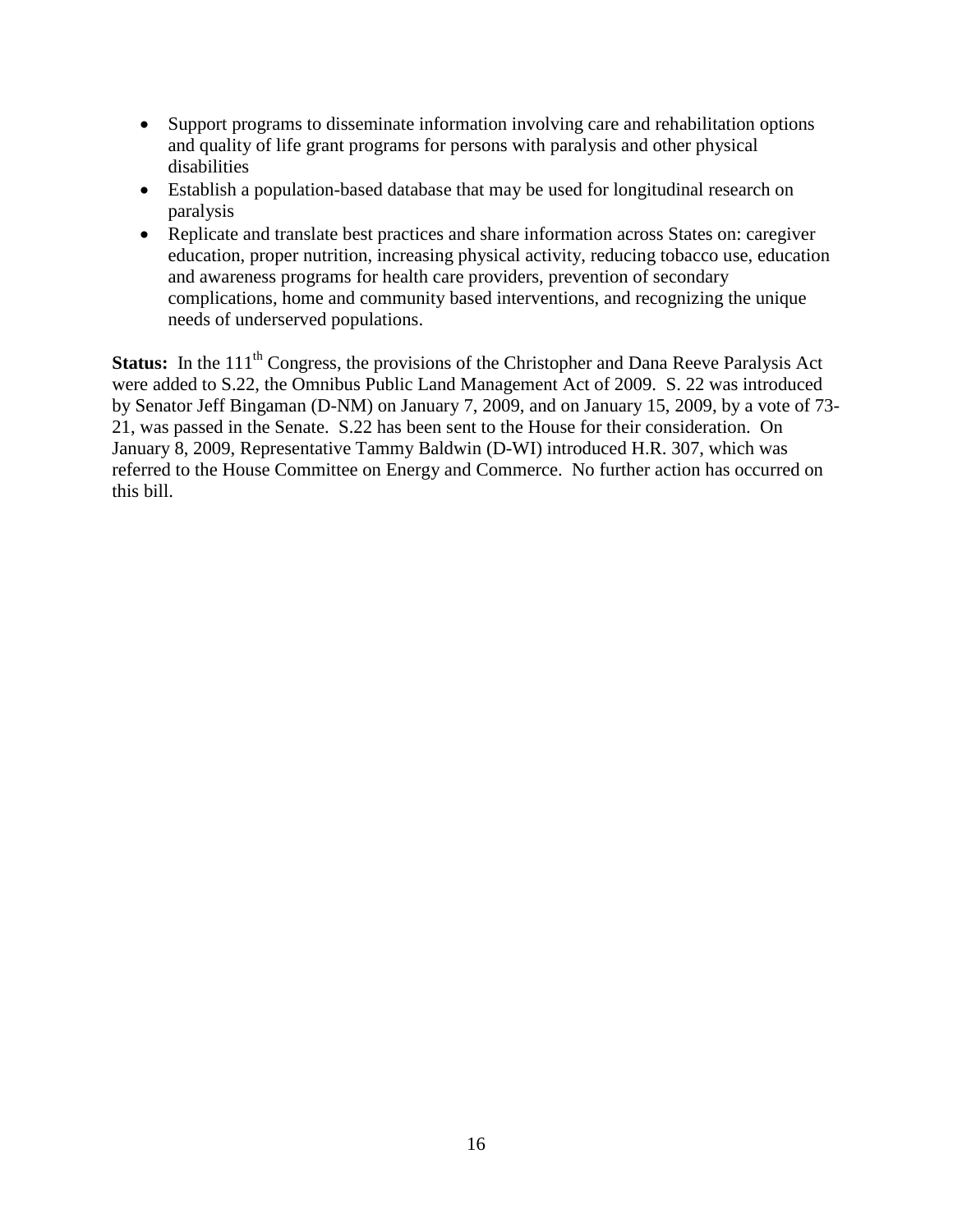## <span id="page-16-0"></span>*Stem Cell Research*

**Background:** On August 9, 2001, President Bush announced that Federal funds may be used for research on human embryonic stem cell lines only if--

(A) prior to the President's announcement—

 $(i)$  the derivation process (which commences with the removal of the inner cell mass from the blastocyst) had already been initiated; and

(ii) the embryo from which the stem cell line was derived no longer had the possibility of development as a human being;

- (B) the stem cells involved were derived from an embryo that was created for reproductive purposes;
- (C) the embryo was no longer needed for such purposes;
- (D) informed consent was obtained for the donation of the embryo; and
- (E) no financial inducements were provided for donation of the embryo.

This policy has caused many members of Congress and advocacy groups to express their concern that the progress of research leading towards treatments for many diseases is being hindered. In addition, many scientists are concerned that the number of cell lines covered under the Bush policy is far less than originally thought, further hampering their research. By current counts, 21 lines are available for federal research dollars. Several recent scientific advances (e.g., reprogramming of human skin cells to pluripotency, generation of human embryonic stem cell lines without embryo destruction) have reignited the stem cell debate, and caused many who are opposed to embryonic stem cell research to question whether it is necessary at all. President Obama has publically expressed his support for "increased stem cell research, and allowing greater government funding on a wider array of stem cell lines" [\(http://www.whitehouse.gov/agenda/technology/\)](http://www.whitehouse.gov/agenda/technology/). This issue will likely come to light again, as the NY Times and the Washington Post reported on January 23, 2009, that the FDA has approved a clinical study testing human embryonic stem cells in patients with severe spinal cord

injury.

In the  $110<sup>th</sup>$  Congress, several bills were introduced in both the House and the Senate with action on a few. Most significantly, H.R. 3, which was introduced by Representative Diana DeGette (D-CO), would have required the Secretary of the Department of Health and Human Services to support research using human embryonic stem cells regardless of the date on which the cells were derived. This bill passed the House by a vote of  $253-174$ . The Senate companion bill, S.5 (introduced by Senator Harry Reid (D-NV)), contained similar provisions, and easily passed the Senate by a vote of 63-37. Following the passage of S.5 by the House, it was sent to President Bush for his signature, where instead it was vetoed. Concurrent with his veto, President Bush issued an Executive Order on June 19, 2007, which required the Secretary of HHS to enhance funding for research on alternative methods to derive pluripotent stem cells that do not involve human embryos.

#### **S. 99 –** *The Ethical Stem Cell Research Tax Credit Act of 2009*

**Provisions of the Legislation/Impact on NIH:** This bill is identical to S. 2863 introduced in the  $110<sup>th</sup>$  Congress, and would amend the Internal Revenue Code of 1986 to provide a tax credit in an amount equal to 30 percent of the qualified stem cell research expenses paid or incurred during a tax year. Qualified stem cell research expenses are incurred in carrying out basic and applied research to develop techniques for the isolation, derivation, production, testing, and human clinical use of stem cells. However, no part of this research may involve the creation of a